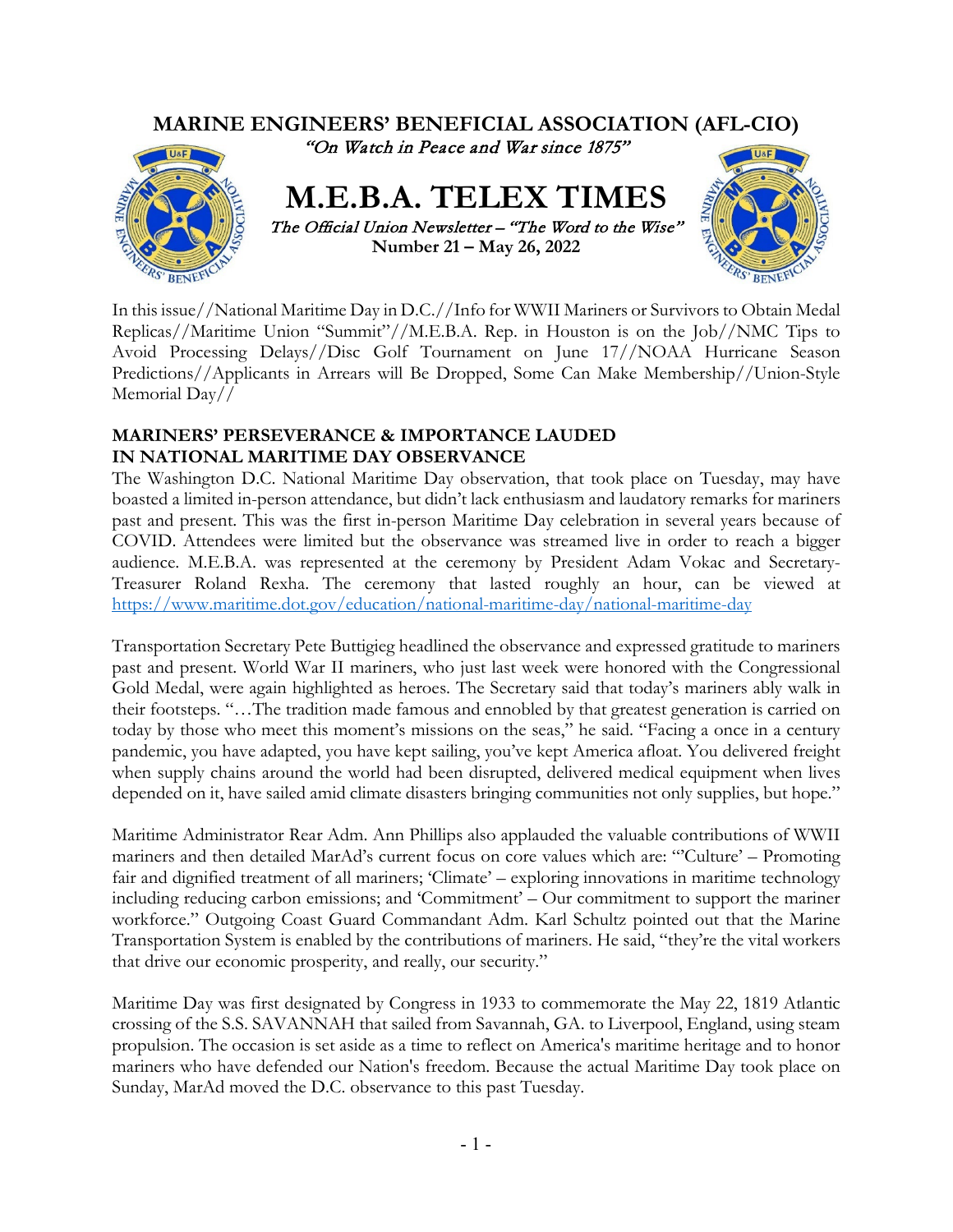The Commander of the Military Sealift Command, Rear Adm. Michael Wettlaufer, said that, "American mariners remain essential to our economy and defense…We must support today's mariners and grow the merchant mariner community….It is no surprise that competitive pay, advancement and predictable work-life balance are keys to recruiting a capable and diverse workforce," he added.

President Joe Biden issued a Maritime Day Proclamation leading into the weekend. Among other things, he noted, "As we continue to build a better America, our Merchant Marine plays a pivotal role in securing our coastal and inland waterways so that they are open to trade. No matter the hardship, mariners provide a smooth passage for America's critical domestic goods and serve as stewards of our Nation's trading gateways with the rest of the world. My Administration continues its unwavering support of the United States Merchant Marine, as well as the Jones Act, which protects the integrity of our domestic maritime industry, supports hundreds of thousands of jobs, and contributes over \$150 billion in economic benefits."

## **INFO FOR DUPLICATE WWII MARINER CONGRESSIONAL GOLD MEDALS**

It's estimated that there are only a little over 1,000 WWII merchant mariners still around. But thankfully, they received some wonderful news last week as Congress finally recognized them with the Congressional Gold Medal, a long overdue honor for their essential service.Ten WWII mariners were on hand last week at the Capitol ceremony in which the Gold Medal was presented. They each received their replicas from Maritime Administration officials shortly after. MarAd now has issued the eligibility criteria for other WWII mariners, or their surviving next of kin, to receive medal duplicates. The original medal will be placed on display in the American Merchant Marine Museum at the U.S. Merchant Marine Academy in Kings Point, NY.

The general public can purchase duplicate medals from the U.S. Mint. More info is available at <https://www.usmint.gov/coins/coin-medal-programs/medals/merchant-mariners-of-world-war-ii>

For the actual veterans, the Merchant Mariners of World War II Congressional Gold Medal Act of 2020 authorizes MarAd to award duplicates of the medal for free to individuals who, between December 7, 1941, and December 31, 1946, were members of the United States Merchant Marine, or other related services. If a qualified individual has passed, MarAd is authorized to issue medals to the next of kin. To request a duplicate medal, veterans or their family members or survivors can submit:

A copy of the Merchant Mariner's DD Form 214, "Certificate of Release or Discharge from Active duty" with continuation ship if provided (the DD Form 214 is required to verify Merchant Marine service on vessels during World War II); A summary, if available, of World War II sailing history to include the theater(s) of operation and ports of discharge; and Book number or United States Maritime Service (USMS) number if available. Inquiries, along with the required documents, can be emailed to Katrina McRae, Maritime Awards Officer, at katrina.mcrae@dot.gov

# **MARITIME UNIONS MEET AT M.E.B.A. HQ**

Officials from four major maritime unions came together this week at M.E.B.A. Headquarters to touch base on a series of important issues. Top officers from the M.E.B.A., AMO, MM&P and SIU spent a productive work session on Wednesday focusing on issues such as the EMBARC program (Every Mariner Builds a Respectful Culture), offshore wind and the upcoming Tanker Security Program, as well as a series of other issues important to the unions. M.E.B.A. was represented by President Adam Vokac and Secretary-Treasurer Roland Rexha.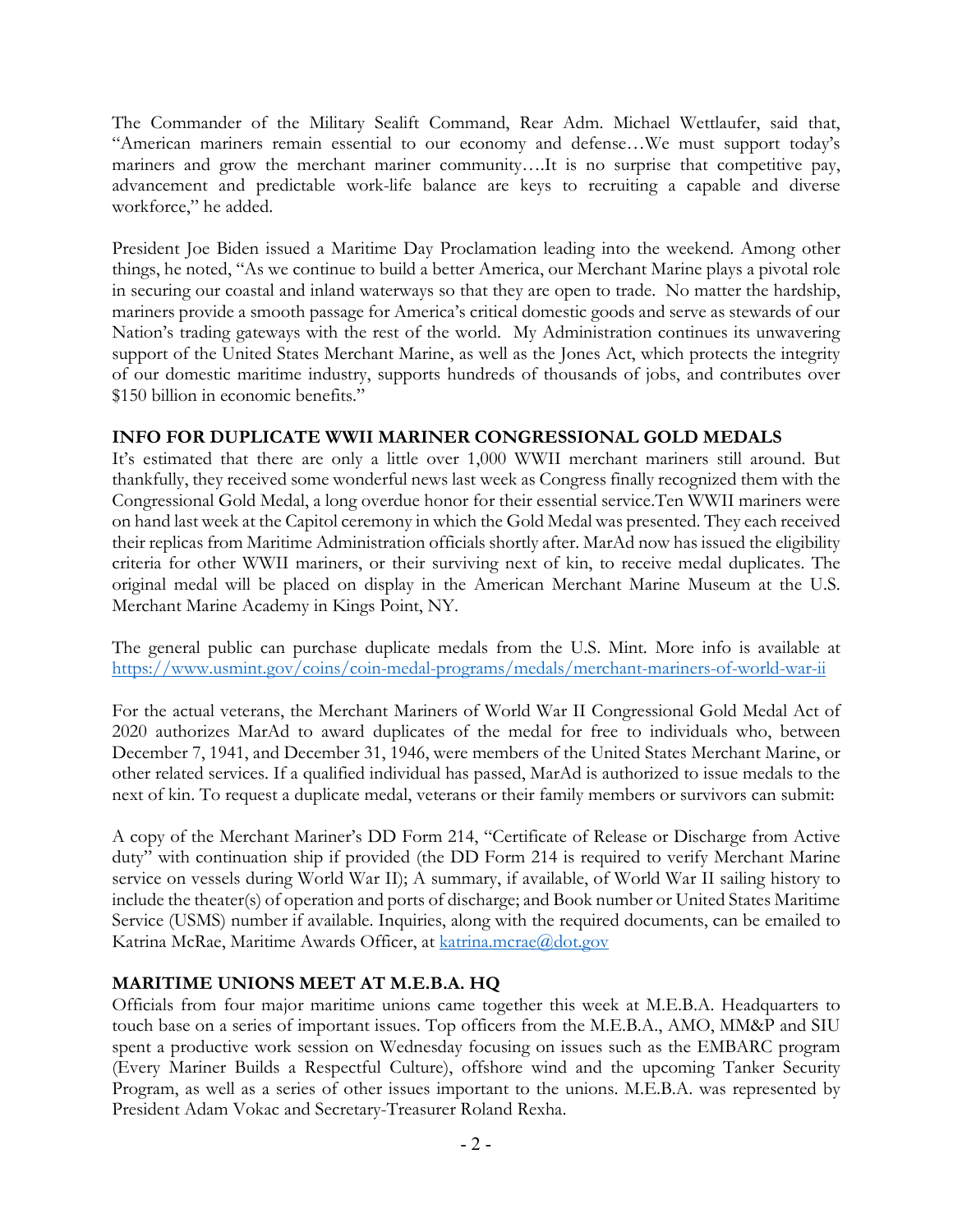# **M.E.B.A. HOUSTON REPRESENTATIVE IS ON THE JOB**

As of this week, M.E.B.A.'s newly appointed Representative at our Houston hall is on the job and working on behalf of our membership. Jay Wedman has been with the M.E.B.A. since 2003 primarily sailing with Liberty and Keystone. Last week he wrapped up a turbo activation onboard the Keystonemanaged Ready Reserve Force vessel CAPE KENNEDY, which he Captained. He is a 2002 graduate of Texas A&M Maritime Academy and lives near the hall in the Houston area.

M.E.B.A. Gulf Coast V.P. Adam Smith welcomed Jay to the hall and expressed his enthusiasm for the hire. "Jay is going be a big advantage for our membership down here in the Gulf. He'll help hold down the hall when I'm away on business so we don't miss a beat. He'll also provide quality day-to-day shoreside assistance so our members and applicants can continue to operate at full power." Welcome Jay!

# **NMC TIPS TO AVOID PROCESSING DELAYS AS SUBMISSIONS SURGE**

The National Maritime Center (NMC) has experienced a significant surge in application submissions for Merchant Mariner Credentials (MMC) over the past several months. NMC staff are taking prompt action to process these applications, along with any previously pending applications, as quickly as possible. They recommend that mariners take the following steps to avoid processing delays:

• Apply at least 90 days in advance. Remember, for renewals you can apply up to 8 months early with no change between your expiration and renewal dates. • Use the Regional Exam Centers and Monitoring Units to review your application before submission. They are available for appointments in person or over the phone. • Use the tools and resources on the NMC website. The application acceptance checklist and evaluator checklists are valuable tools. • For general questions, contact the NMC Customer Service Center by e-mailing IASKNMC@uscg.mil, calling 1-888-IASKNMC (427- 5662), or using the Live Chat feature on the NMC Home Page.

Additionally, mariners can request expedited mailing of their MMC or Medical Certificate, which includes the ability to track the package. Full instructions are provided on the NMC website detailing the expedited mailing process.

# **2ND ANNUAL LEROY KOEHLER DISC GOLF TOURNAMENT ON JUNE 17**

The M.E.B.A. Merchant Marine Memorial Foundation (4MF) will host its second annual Leroy Koehler Disc (Frisbee) Golf Tournament on Friday, June 17<sup>th</sup> at the Calhoon M.E.B.A. Engineering School. Everyone is invited. The tournament benefits the Memorial Park at the CMES.

As you know, the Memorial was created to honor fallen seafarers who have delivered the goods and answered the call of this country since 1775. The Foundation supporting the Memorial is a section 501(c)(3) entity under Internal Revenue Service rules, so all donations are tax deductible. Leroy Koehler was a greatest generation mariner and consummate Chief Engineer who deeply cared about the M.E.B.A. heritage and made a generous financial contribution to the Memorial Park.

There is a \$25 entry fee for the tournament which will begin at 1300. For further information, contact 4MF Chairman Bill Van Loo at (443) 676-6248 or **byanloo@bvlworks.org**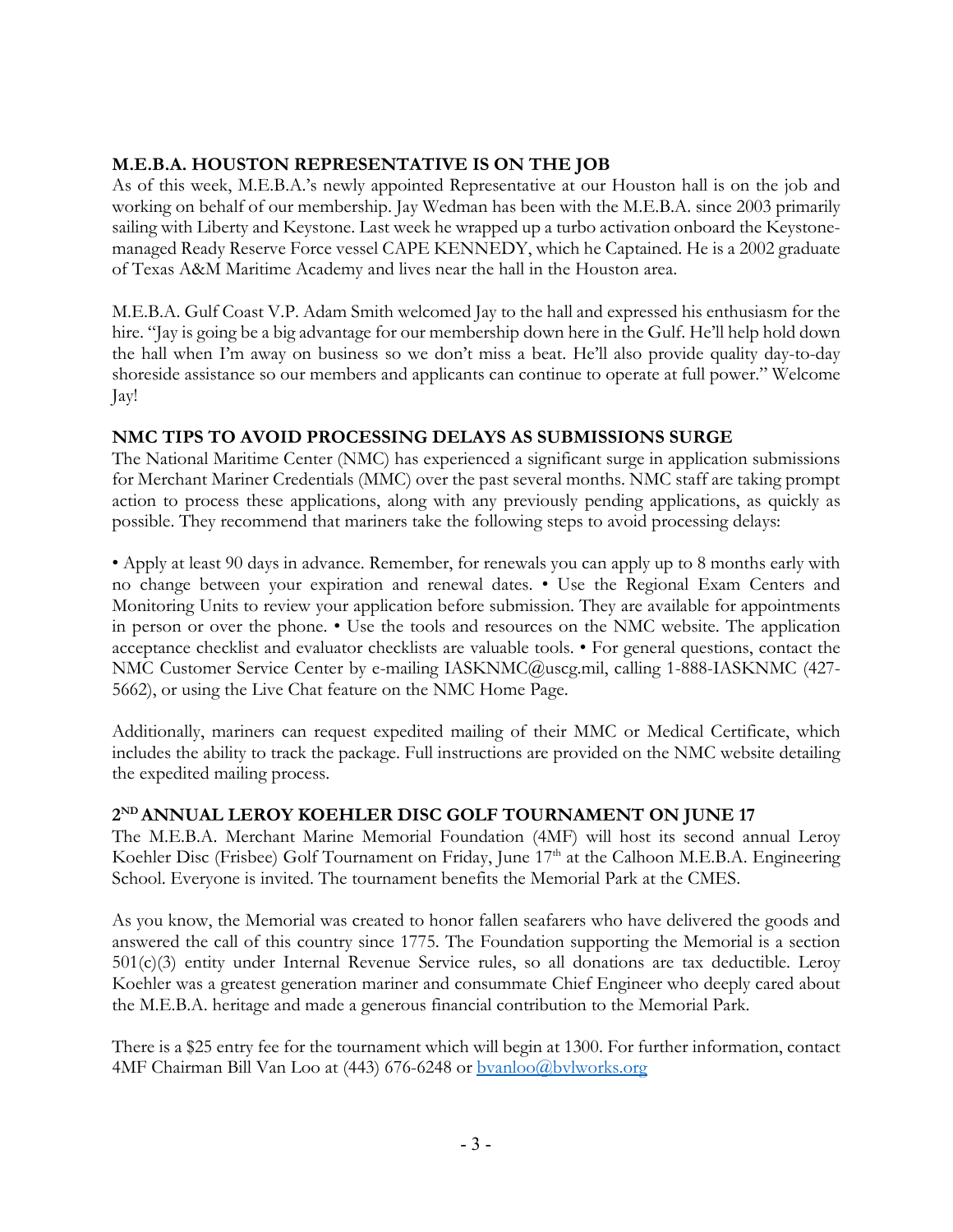### **NOAA SAYS ATLANTIC HURRICANE SEASON MAY GET BUSY**

Forecasters at NOAA's Climate Prediction Center, a division of the National Weather Service, are predicting above-average hurricane activity this year — which would make it the seventh consecutive above-average hurricane season. NOAA's outlook for the 2022 Atlantic hurricane season, which extends from June 1 to November 30, predicts a 65% chance of an above-normal season, a 25% chance of a near-normal season and a 10% chance of a below-normal season. For the 2022 hurricane season, NOAA is forecasting a likely range of 14 to 21 named storms (winds of 39 mph or higher), of which 6 to 10 could become hurricanes (winds of 74 mph or higher), including 3 to 6 major hurricanes (category 3, 4 or 5; with winds of 111 mph or higher). NOAA provides these ranges with a 70% confidence.

However, in the Central Pacific, NOAA forecasters predict a 60% chance of below-normal tropical cyclone activity in the region. The outlook also indicates a 30% chance for near-normal activity, and only a 10% chance of an above-normal season. For the season as a whole, 2 to 4 tropical cyclones are predicted for the Central Pacific hurricane region, which is located north of the equator between 140°W and the International Date Line. This number includes tropical depressions, named storms and hurricanes. A near-normal season has 4 or 5 tropical cyclones.

#### **APPLICANTS/MEMBERS IN DUES ARREARS TO BE DROPPED NEXT WEEK**

Members or applicants a year or more in arrears on their dues or service charges are in danger of being DROPPED from the membership or applicant rolls unless they take immediate action. The drop list issued by the District Investigating Committee (DIC) will be voted on by members during the June  $6<sup>th</sup>$  meeting week. Members/applicants on the DIC Drop List can rescue their membership and return to good standing if they address their arrearage before the DIC finalizes their report at the end of next week. If you are in arrears and want to retain your membership or applicant status, you must contact Headquarters immediately to make payment on your arrearage and return to good standing. Members and applicants can also make payments online, the quickest way to catch up. Visit the M.E.B.A. homepage at [www.mebaunion.org.](http://www.mebaunion.org/)

## **APPLICANTS SEEKING MEMBERSHIP MUST FORWARD DOCUMENTATION IMMEDIATELY – OR WAIT SIX MONTHS**

Qualified applicants trying to make membership in June must make sure they provide Headquarters with required documentation immediately to ensure their inclusion on the next District Investigating Committee (DIC) report. The DIC meets twice a year to review applicants for membership and are finalizing their report that will be voted upon by members during the regular membership meetings that begin the week of June  $6<sup>th</sup>$ . To make membership, an applicant needs the required sailing days or specified years of employment with a particular bargaining unit, must be current with service charges and must complete other necessary requirements which may include an initiation fee and/or letters of recommendation. Applicants should know that they are responsible for providing their local Union hall/Headquarters with the documentation demonstrating their fulfillment of the application requirements. Once they submit the requisite amount of sea time (or documented years of service) to Headquarters and have otherwise fulfilled the needed requirements as stated in the application packet they signed, they may be eligible for membership. There's not much time for qualified applicants to forward the necessary documentation to Headquarters to ensure their inclusion on the upcoming report. Applicants who have fulfilled the necessary requirements should forward their information to Headquarters IMMEDIATELY. Without quick action, qualified applicants would likely need to wait another six months – until the December report – to make membership. For further information you